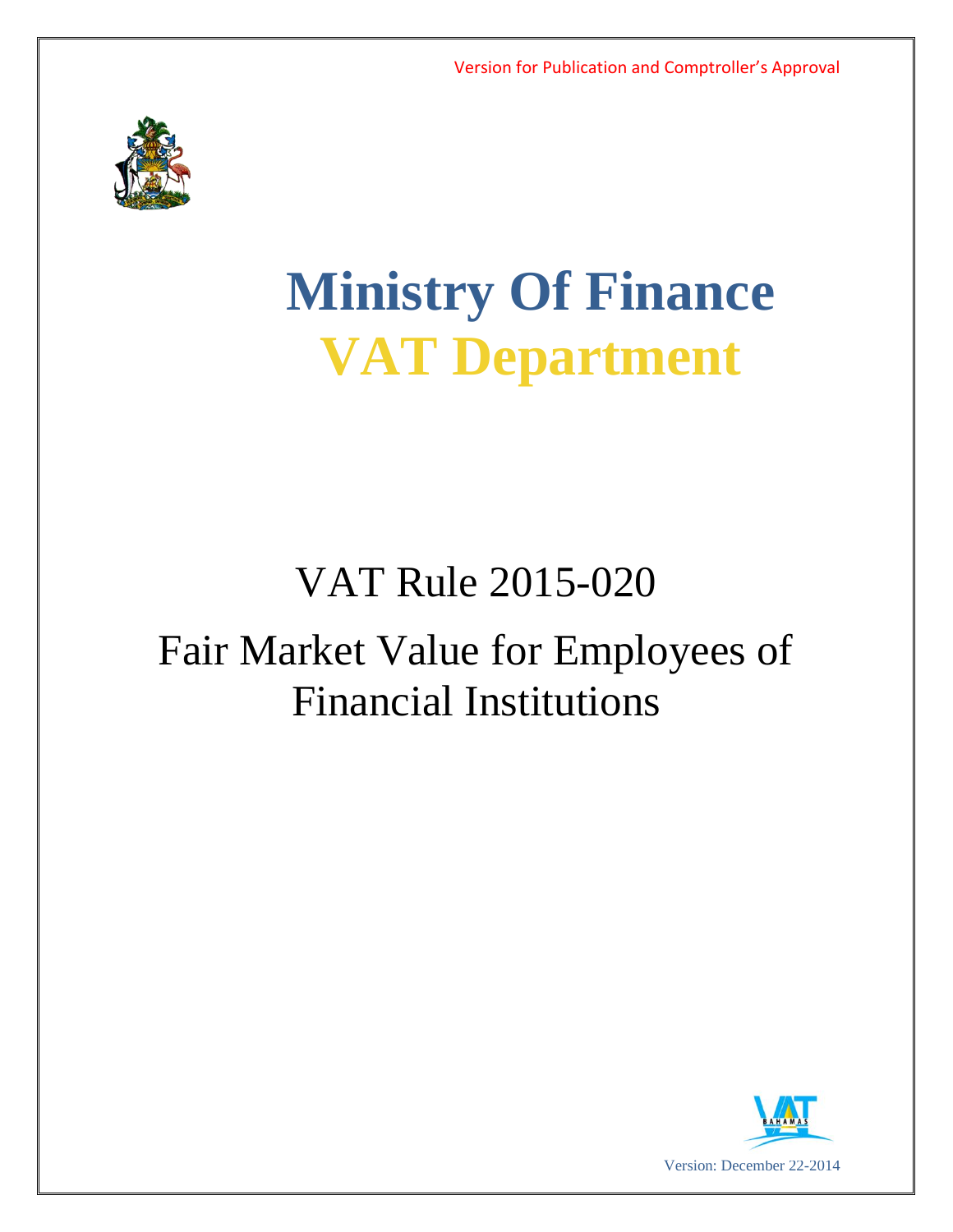## **VAT RULE 2015-020**

### **Fair Market Value for Employees of Financial Institutions**

#### **A. Authority**

This Rule is made under section 17 of the Value Added Act, 2014.

#### **B. Legislation**

All legislative references are to the Value Added Tax Act, 2014 and/or the Value Added Tax Regulations 2014, unless otherwise stated.

#### **C. This Rule applies in respect of:**

- a) Value Added Tax Act, 2014 Section 37(1)
- b) Value Added Tax Regulations, 2014 Regulation 3 and Regulation 22(2)

#### **D. Application of Rule**

This Rule is for the purpose of defining the VAT treatment of supplies made to employees within a domestic financial institution and applies in situations where the service is supplied for no consideration or for consideration less than the fair market value, and where the identical supplies are also made to non-employees.

#### **E. Comptroller's Rule**

- 1. Taxable supplies offered to employees by Financial Institutions for no consideration or less than the fair market value are subject to VAT at the fair market value.
- 2. The fair market value for output VAT shall be the lowest rate charged on the identical supply to a recipient customer who is not an employee.